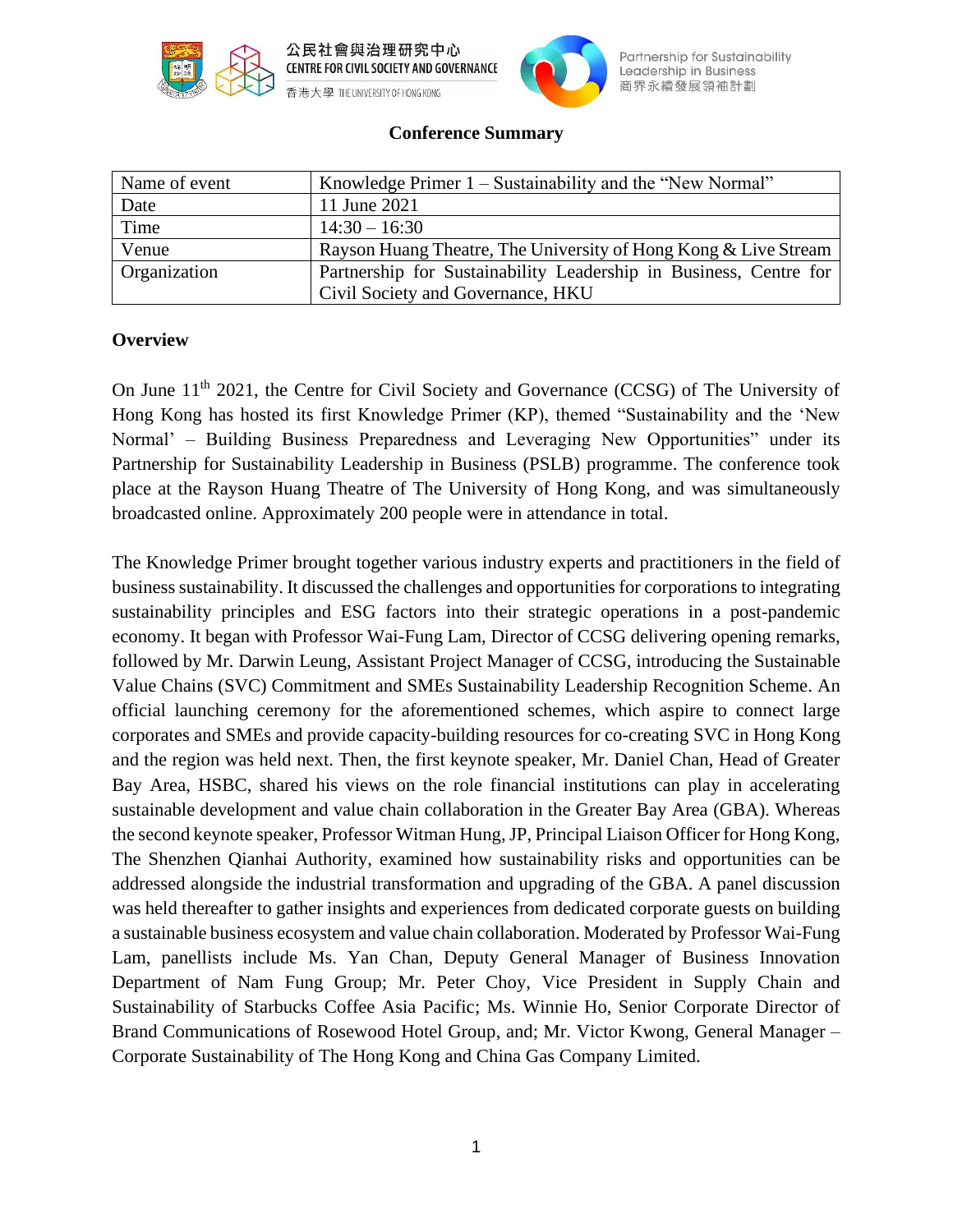



Partnership for Sustainability Leadership in Business 商界永續發展領袖計劃

# **Rethinking 'Sustainability' to Prepare for the Post-Pandemic Era**

In the opening remarks, Professor Wai-Fung Lam started by describing the COVID-19 pandemic as a double-edged sword. While the relationships between people become increasingly distant, the pandemic has exposed our intricate dependencies on the environment and global communities. Businesses cannot thrive in traditional economic models built on the exploitation of nature and pervasive inequalities. Heightened sustainability challenges, such as climate change, unequal distribution of resources and poverty, have brought to our attention that cross-sector solidarity is needed to tackle issues arising out of this "New Normal". Due to rising societal awareness and tightened compliance requirements imposed by regulatory authorities, the business sector has become increasingly aware of the pivotal role sustainability plays in cultivating resilience and longevity. Some businesses had already expanded their sustainability scale from their internal operations to the whole value chain involving different upstream/downstream stakeholders. On behalf of the Partnership for Sustainability Leadership in Business (PSLB) programme, Professor Lam also invited businesses to take on a more proactive role and further their sustainability commitments by joining the Sustainable Value Chains (SVC) Commitment and SMEs Sustainability Leadership Recognition Scheme. The schemes aim at creating a sustainable business ecosystem by fostering closer collaboration between large corporates and SMEs, through providing capacity-building materials and by leveraging the strengths of academic institutions, industry experts and the community at large.

### **Embracing GBA's Transformation and Strategic Opportunities**

Following the opening remarks, the two keynote speeches have shed light on the GBA development trends, talent landscape in the region, and the strategic opportunities for Hong Kong to leverage and scale up its competitive advantages. Some key takeaways are summarised as follows:

- Hong Kong businesses and entrepreneurs should capitalise on the opportunities arising from the 10 key strategic positionings of the GBA, including 'Technology Innovation', 'Digitalization', 'Talents', 'Green/Blue GBA', 'Professionals', 'Infrastructure', 'Consumption', 'Fin+Tech' and 'Creditability'.
- Integrating sustainability into daily operations and across the value chains is crucial for rebuilding a greener and more resilient business in the post-pandemic era. A sustainable value chain should be underpinned by a collaborative approach that creates shared value for the private sector, local community and the environment.
- Nurturing a talent pool is essential for driving sustainability transition. Hong Kong, as a talent hub in the GBA, should strengthen its competitive edge based on combined efforts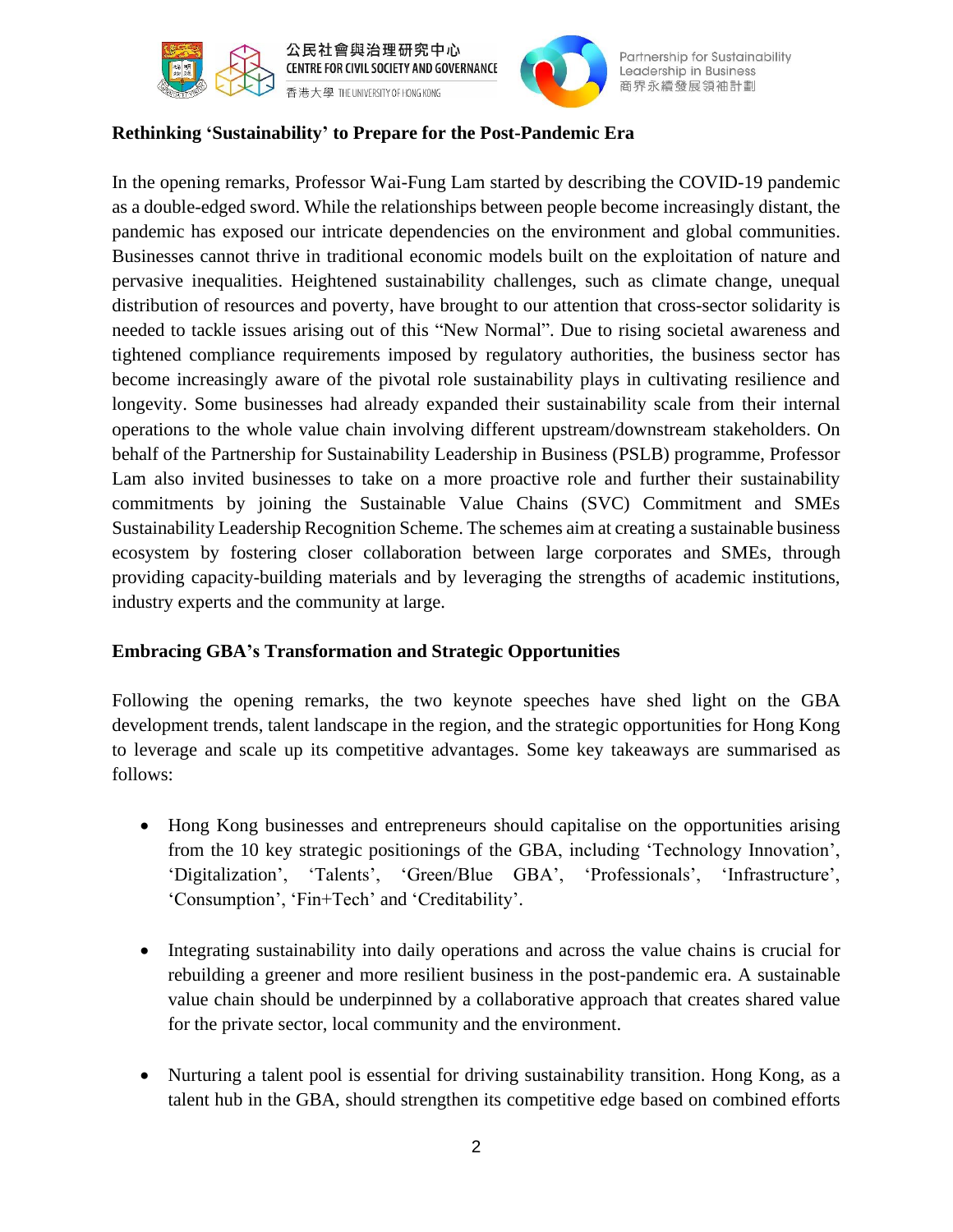



Partnership for Sustainability Leadership in Business 商界永續發展領袖計劃

from grooming local talents to recruiting professionals worldwide, and supporting youth development and education for powering the growth in digital innovation and green economy in the GBA. Forging partnerships between higher education institutions and the industry is increasingly perceived as an important vehicle for cultivating future talents, incubating collaborative researches, and building a quality workforce for a more innovative economy enhancement.

Sustainable development has become one of the strategic priorities in the GBA, while green and sustainable finance is emerging as a significant business trend. The finance and banking sector has a pivotal role to play in channelling investments and providing financial incentives such as preferential loans for corporates with robust ESG agendas to drive more sustainable business operations and practices.

# **'Sustainability as Business Strategy' to Build Back Better from the Pandemic**

The pandemic has brought new insights and changed the sustainability discourse.

Reflecting on the panel discussion, it has been obvious that global sustainability challenges cannot be resolved with the effort of a single individual or sector. A concerted, industry-wide effort and swift actions are needed to foster a truly sustainable business ecosystem. The panellists highlighted that business strategies must be forward-facing and risk-sensitive. Companies should embrace resilience and environmental sustainability in the supply chains to ensure longevity against future shocks, such as the escalating threats imposed by climate change and the possible outbreak of another global pandemic. Transitioning to a sustainable business model that enables operational resilience and value creation could prevent enterprises from being caught off-guard by unpredictable crises.

The panel discussion also touched upon the merits of developing a stronger sense of purpose beyond a simple profit motive. By having better disclosure methods, higher transparency, and taking a more people-centred approach helps a company connect more deeply to their 'community of interest', including employees, customers and the local communities where the business operates, which is conducive to addressing stakeholder demands as well as meeting the needs of society in the post-pandemic world.

## **Towards Collaborating with Business Partners Along the Value Chains**

A value chain perspective on sustainability helps companies identify how they can best manage their impacts and create shared values for businesses, local communities, and the environment. The panellists shared the view that in order to stay competitive and adapt to sustainability challenges, companies must look beyond their own operations and collaborate with their